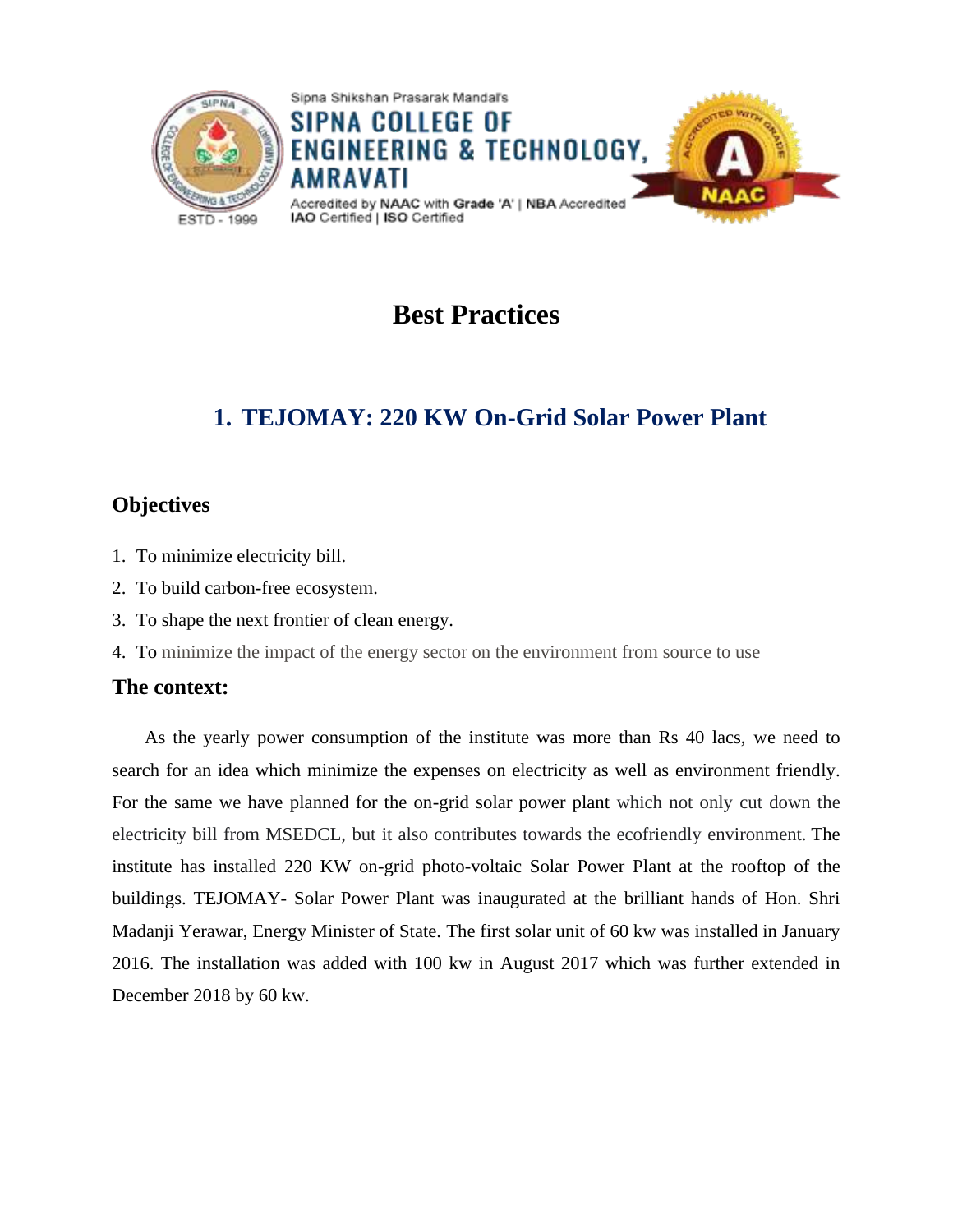### **The Practice:**

This 220 kw Solar Power Plant generates 880 kw (Units) per day. Up to November 2021, a total of 11,91,301 kwh (units) of electric energy is generated which in turn avoided the emission of 700 Tons of CO2 in the air. Thus, it is helpful in keeping the mother planet greener. From the statistic maintained by us, it was noted that out of total energy consumed we used 60% of solar energy.

## **Evidence of success:**

We have maintained the statistics record before and after the installation of solar plant. It is observed that our electricity bill has been drastically dropped and we are utilizing 60 % of the total energy generated by solar power plant.

## **Problem Encountered and Resources required.**

- 1. In cloudy climate, the generation drops.
- 2. Accumulation of dust on solar panel reduce the power generation. This is overcoming by periodic maintenance by cleaning the solar plate.
- 3. Some of the solar panels have been damaged due to riot by monkey on rooftop.

## **2. Teacher Guardian Scheme**

### **Objectives of the Practice:**

- 1) To motivate the students for better and better Academic Performance
- 2) To motivate the students for Professional Excellence
- 3) To motivate the students for Higher Studies and Research
- 4) To motivate the students for successfully getting Professional Employment
- 5) To motivate the students for at least one Extra Curricular Activity
- 6) To solve all types of problems faced by the student.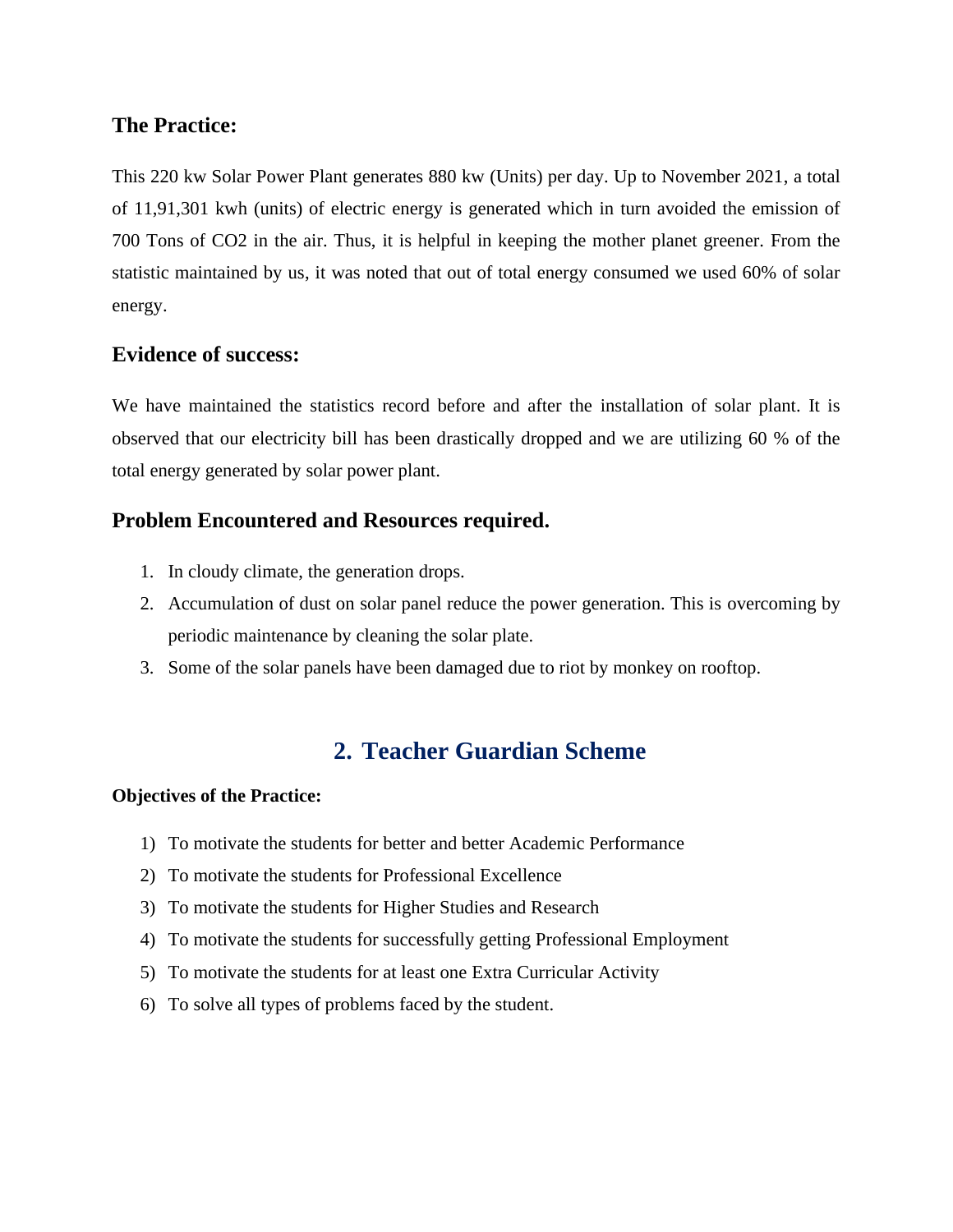### **The Context:**

We as a **'Sipna Parivar'** has introduced this scheme to have one to one interaction with students for a batch of about 20-22 students, a teacher is assigned the role of Teacher-Guardian. Teacher Guardian works as a friend, philosopher, and guide for these students. He/she keeps the trail of every student's day-to-day activity, and other related information of students. He/she encourages the students to participate in co-curricular & extracurricular activities He/she gives academic feedback to the parents/guardians regularly. He/she also counsels the students to solve difficulties encountered not only in college campus but in their personal lives too.

Teacher guardian acts as a mentor to students and offers them emotional and academic support along with motivation. The teachers of the institution take up the responsibility of safeguarding and nurturing the newly admitted students.

#### **The Practice:**

This scheme is implemented effectively for First Year to Final Year students for the better coordination and communication between staff-student and staff-parents. For every twenty to twenty-two students, one teaching faculty is allocated as a teacher guardian. The respective faculty takes continuous follow up of academic, curricular, and co-curricular development of every student and identifies students having good, average and poor performance. The teacher guardian makes calls and inform about the same to respective parent and also called them for counselling if required.

#### **Evidence of Success:**

Few of the evidence of success are quoted as example:

- Due to motivation at the time of TG meeting student understands the concept of Professional Excellence, Professional Employment. Students get aware of all the available opportunities for Higher Studies & Research.
- When students face difficulty in understanding the subject, the concerned staff members were informed and counselled by the Head of Department for improvement.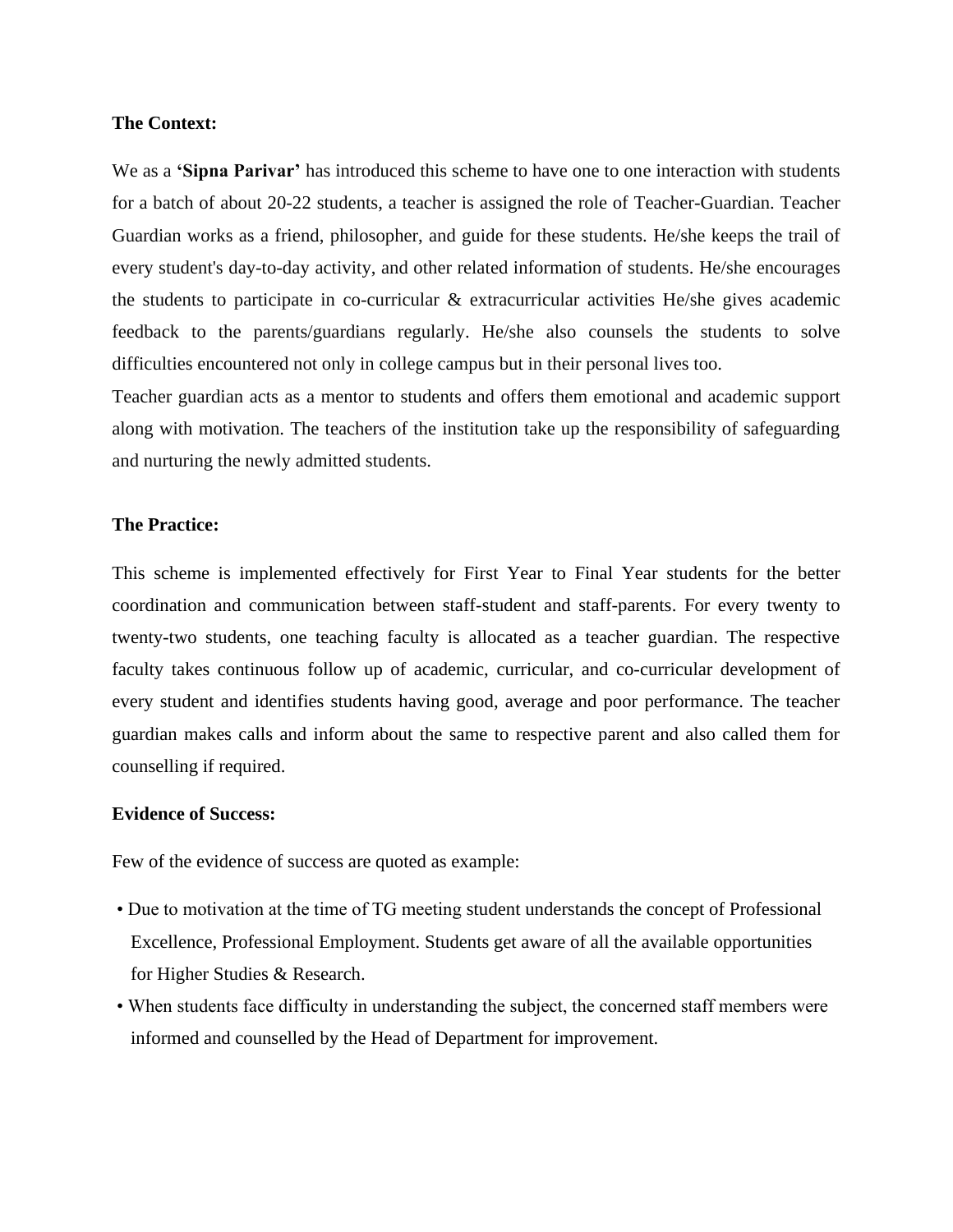### **Problems Encountered and Resources Required:**

Initially the students were hesitating to speak about the problems then TG made them speak out by talking with them in informal way.



## **3. Sipna Nature Club**

**Objectives of the Practice:** To work for and conserve nature through all aspects by carrying out various activities involving students and maintain the ecological balance.

**The Context:** The most challenging issue was the establishment & to start nature club in technical institute. Student's involvement & creating a sense of duty to care for the Earthwas the difficult task.

**The Practice:** The most renowned activity of club is green sapling in earthen pot and jute cloth holder with motivating messages to welcome the guest instead of bouquet. In spite of technical institute we are giving importance to eco-friendly activity.

**Evidence of Success :** The most renowned activity of club is green sapling in earthen pot and jute cloth holder with motivating messages to welcome the guest instead of bouquet is not only appreciated by college but also by external guests, Ex-Chief Minister Hon. Devendra Fadnavis & renowned actor Subodh Bhave. Many people were inspired & start using green sapling in their personal programs also.